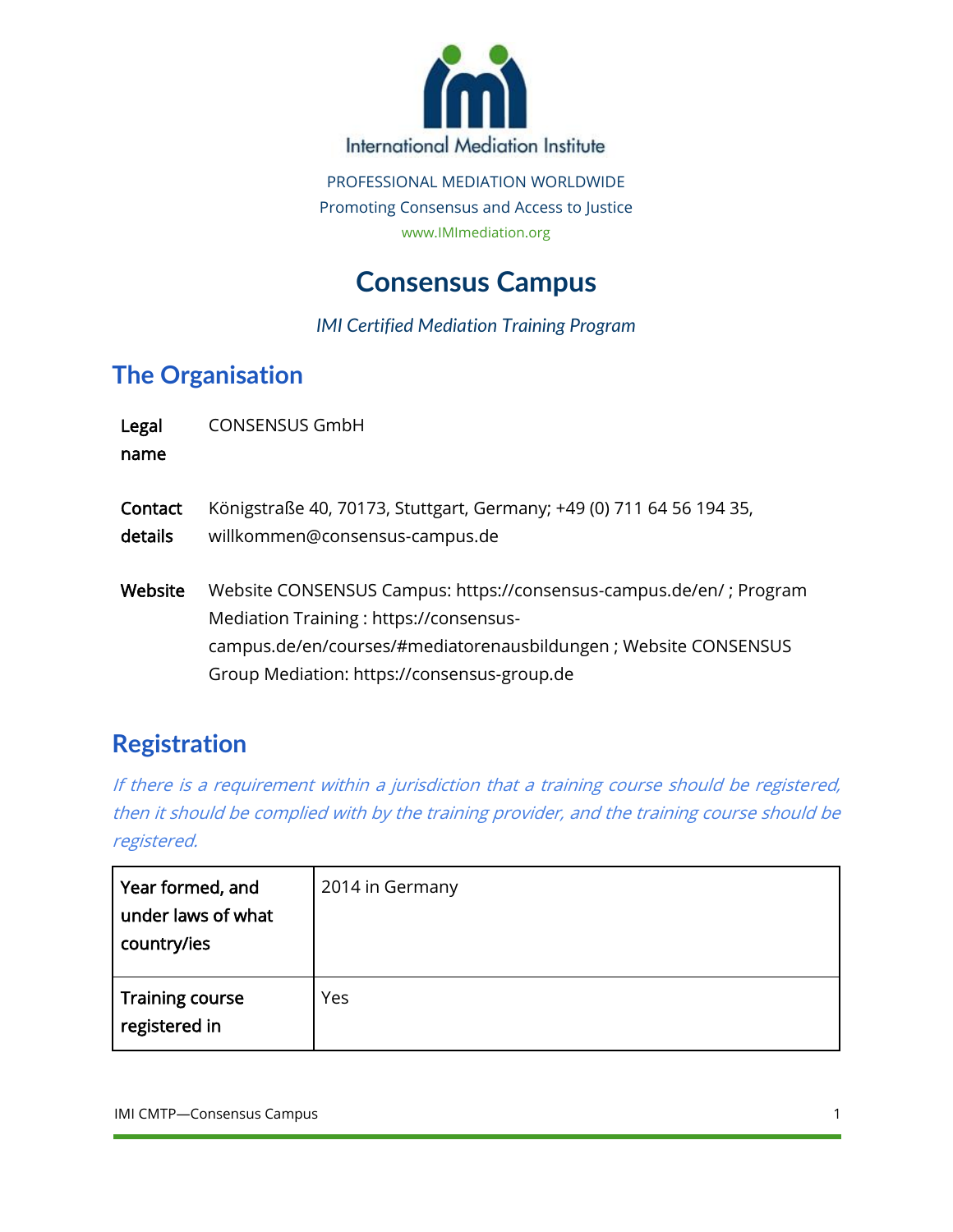| accordance with<br>jurisdiction<br>requirements |                                                                                                                                                                                                                                                                                                                                                                                                                                                                                                                                                                                                 |
|-------------------------------------------------|-------------------------------------------------------------------------------------------------------------------------------------------------------------------------------------------------------------------------------------------------------------------------------------------------------------------------------------------------------------------------------------------------------------------------------------------------------------------------------------------------------------------------------------------------------------------------------------------------|
| Locations and<br>Languages                      | CONSENSUS is represented in several German cities; Stuttgart,<br>Hamburg, Berlin. We will soon be providing mediation training<br>in Frankfurt am Main, Munich and Brussels, too. Our mediation<br>training is provided in German (Stuttgart, Hamburg, Berlin) and<br>English (Berlin, later Brussels). We follow the same course<br>outline in all our mediation trainings, we hand out the same<br>materials designed by our trainers, we involve most of our<br>trainers at each location, we provide opportunities to take part<br>in an alumni network supporting cross-city, cross-course |
|                                                 | communication and exchange. We coordinate and organize<br>applications, trainings and any other services needed by<br>trainers or participants in our primary office in Stuttgart.                                                                                                                                                                                                                                                                                                                                                                                                              |

#### **Course Content**

Course content can be divided into Knowledge Development and Skills Development topics.

The essential KNOWLEDGE topics that should be included in any training program are mediation principles; the roles of legal counsel and representatives; an overview of negotiation and conflict resolution theory; mediator ethics.

The essential SKILL topics that should be covered, demonstrated, and practiced in any training program are forms of listening skills and communication strategies, process management skills (including the use of joint and private meetings), negotiation strategies and skills to manage the content of the dispute, and ways of responding to parties' diverse behaviours.

| Attach your course outline | See Annex – Course |
|----------------------------|--------------------|
|                            | outline.           |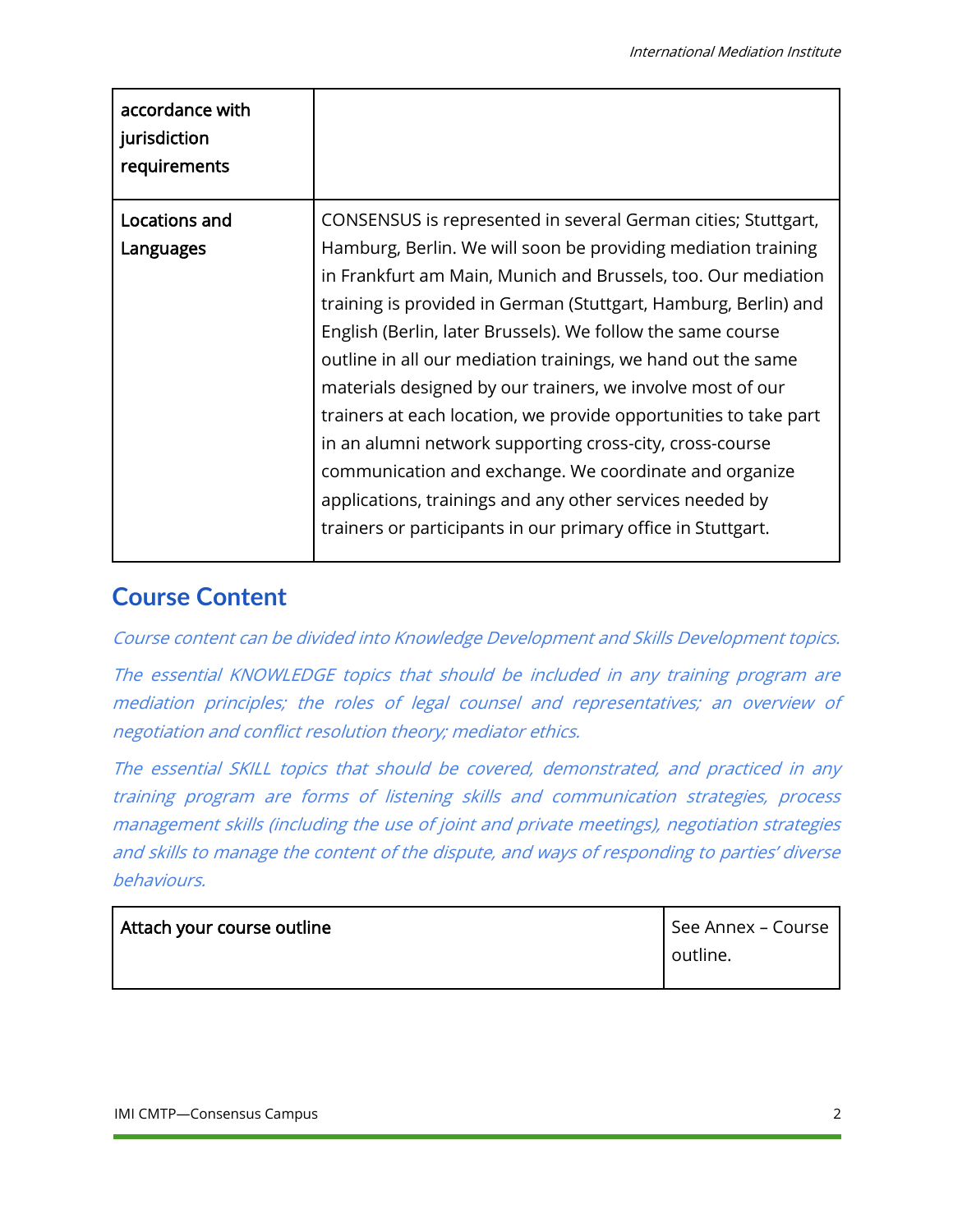| Mediation principles - neutrality, voluntary nature, confidentiality,<br>party self-determination, process | Module 1       |
|------------------------------------------------------------------------------------------------------------|----------------|
| The roles of legal counsel and representatives                                                             | Module 4       |
| Overview of negotiation and conflict resolution theory                                                     | Module 3       |
| Mediator ethics, including appropriate local ethical standards                                             | Module 4       |
| Forms of listening skills and communication strategies                                                     | Module 2       |
| Process management skills, including the use of joint and private<br>meetings                              | Module 2 and 3 |
| Negotiation strategies and skills to manage the content of the<br>dispute                                  | Module 3       |
| Ways of responding to the diverse behaviours of the parties                                                | Module 2,3,5   |

#### **Competency Framework**

A training course must have a 'competency framework' which clearly and concisely sets out the core competencies that an effective mediator should possess. This framework should be consistent with the content and skills requirements of the course as set out under Section 2 of these guidelines.

| Attach competency | See Annexes - Competencies 1 and 2, Competency framework, |
|-------------------|-----------------------------------------------------------|
| framework         | Competency assessment                                     |

#### **Course Duration**

For a course to cover adequately the necessary content using appropriate methodologies, (both of which are set out in these guidelines), courses should have a substantial number of training hours being not less than 40 hours. This does not include pre-course preparation, lunch and breaks.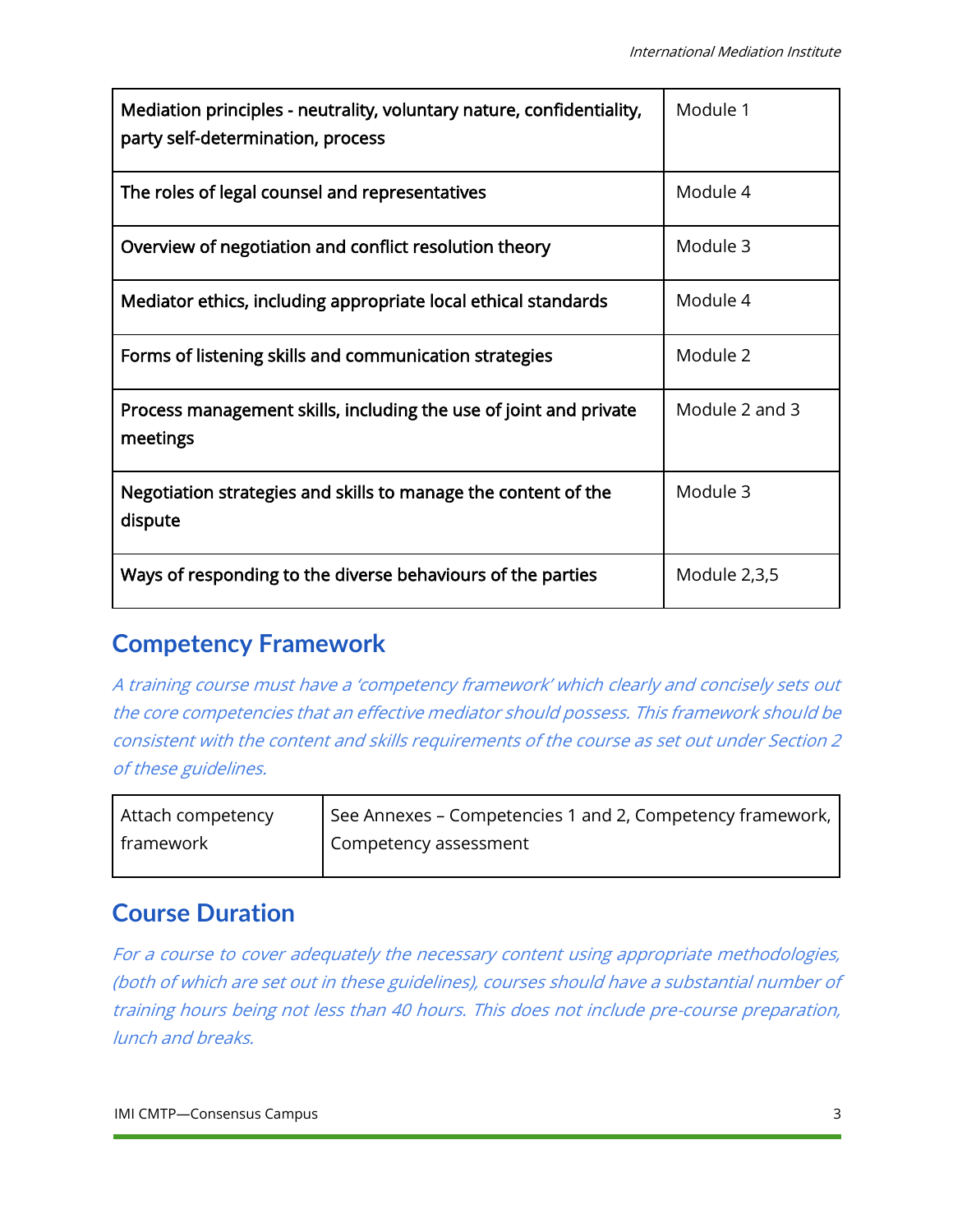#### **Group Size**

It is recommended that courses have a maximum class size of 30 students, with the trainerstudent ratio ranging between an ideal of 1 trainer to every 6 participants; to a maximum of 1 trainer to every 10 participants.

| <b>Maximum class</b><br>size                                         | 10                                                                                                                                                                                                                                                                                                                                                                                                                                                                                                                                                                                                                                                                                                                                                                                                                                                                                                                                       |
|----------------------------------------------------------------------|------------------------------------------------------------------------------------------------------------------------------------------------------------------------------------------------------------------------------------------------------------------------------------------------------------------------------------------------------------------------------------------------------------------------------------------------------------------------------------------------------------------------------------------------------------------------------------------------------------------------------------------------------------------------------------------------------------------------------------------------------------------------------------------------------------------------------------------------------------------------------------------------------------------------------------------|
| <b>Maximum trainer</b><br>to participant ratio                       | 1 trainer per 10 participants, often even 2 trainers per 10<br>participants on our "Practice Sundays" where participants take part<br>in role plays most of the day.                                                                                                                                                                                                                                                                                                                                                                                                                                                                                                                                                                                                                                                                                                                                                                     |
| Overall approach<br>to class size or<br>trainer-participant<br>ratio | We ensure that for each module, one key trainer is responsible for<br>giving input based on her/his expert area sharing experiences,<br>instructing practical exercises and leading discussion rounds. In<br>order to ensure continuity for each group, we assign one key trainer<br>to every single location. The key trainer attends every first day of a<br>new module as well as the last one in order to attend role plays and<br>give feedback. As each module takes place within three days (one<br>weekend), we chose to focus on role plays each Sunday. Two<br>trainers will always be there to supervise role plays and manage<br>feedback sessions. However, each module deals with different<br>aspects, perspectives and mediation styles. Our trainers have an<br>interdisciplinary background and provide their knowledge and<br>experiences from different working fields such as psychology,<br>communication and law. |

# **General Teaching Approach**

Mediator Skills training courses should be participatory, interactive and learner focused. To ensure this, a variety of teaching methodologies should be used, including lecturing, videos, interactive exercises, individual work, group discussion, talking in pairs, and role-playing. As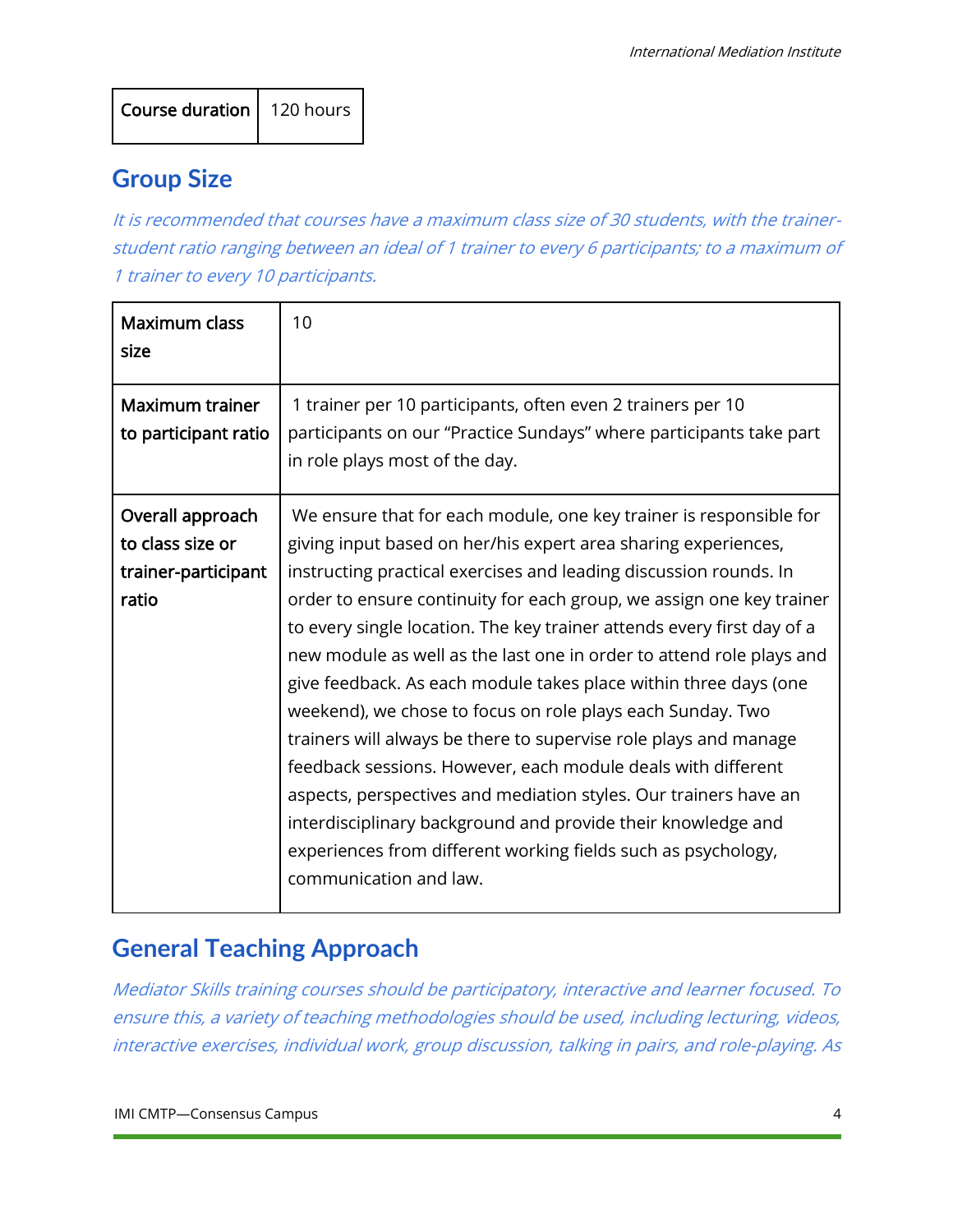a guideline, for the practical part of any course, that is designed to teach the process and skills to be an effective mediator, the following percentage of time should be spent on these different approaches to training delivery: Lecturing/knowledge input/presentation – approximately 10%; Exercises and discussion – approximately 40%; Role-playing, coaching and feedback– approximately 50%

| Lecturing,<br>knowledge input,<br>presentation | Each module focuses on a different key topic/section of mediation.<br>Thus, an input is given by the trainer in order to learn, discuss,<br>practice, reflect and implement new aspects and skills. We therefore<br>aim to give a short input for each module which adds up to less than<br>10% of the module.                                                                                                                                                                                                                                                                              |
|------------------------------------------------|---------------------------------------------------------------------------------------------------------------------------------------------------------------------------------------------------------------------------------------------------------------------------------------------------------------------------------------------------------------------------------------------------------------------------------------------------------------------------------------------------------------------------------------------------------------------------------------------|
| <b>Exercises and</b><br>discussion             | In order to internalize, try out, practice and reflect new-learned<br>aspects of the mediation, short exercises followed by discussions are<br>the way our participants work with the input given by our trainers.<br>Exercises and discussion therefore take up about 40% of the seminar<br>hours.                                                                                                                                                                                                                                                                                         |
| Role-playing,<br>coaching, and<br>feedback     | "Practice makes the mediator" is what one of our trainer always<br>repeats during module 2. We also work with scrum boards and<br>checklists in order to record exercises and their focus as well as<br>participants taking over the role of the mediator. Our experiences<br>show that participants gain self-confidence as a mediator when<br>taking part in role-plays regularly and receiving feedback. They are<br>able to experience the progress over the modules themselves. This is<br>why 50% of the modules are about role-plays, feedback sessions,<br>coaching and reflection. |

### **Participant Materials**

When preparation prior to the course is required, participants should receive comprehensive materials in sufficient time to allow them to prepare adequately. As a guideline, it is suggested that this should be no later than two weeks in advance of the course.

In a similar way, when participants are required to prepare for their roles in advance of the role plays, role play confidential briefs should be supplied in sufficient time to allow role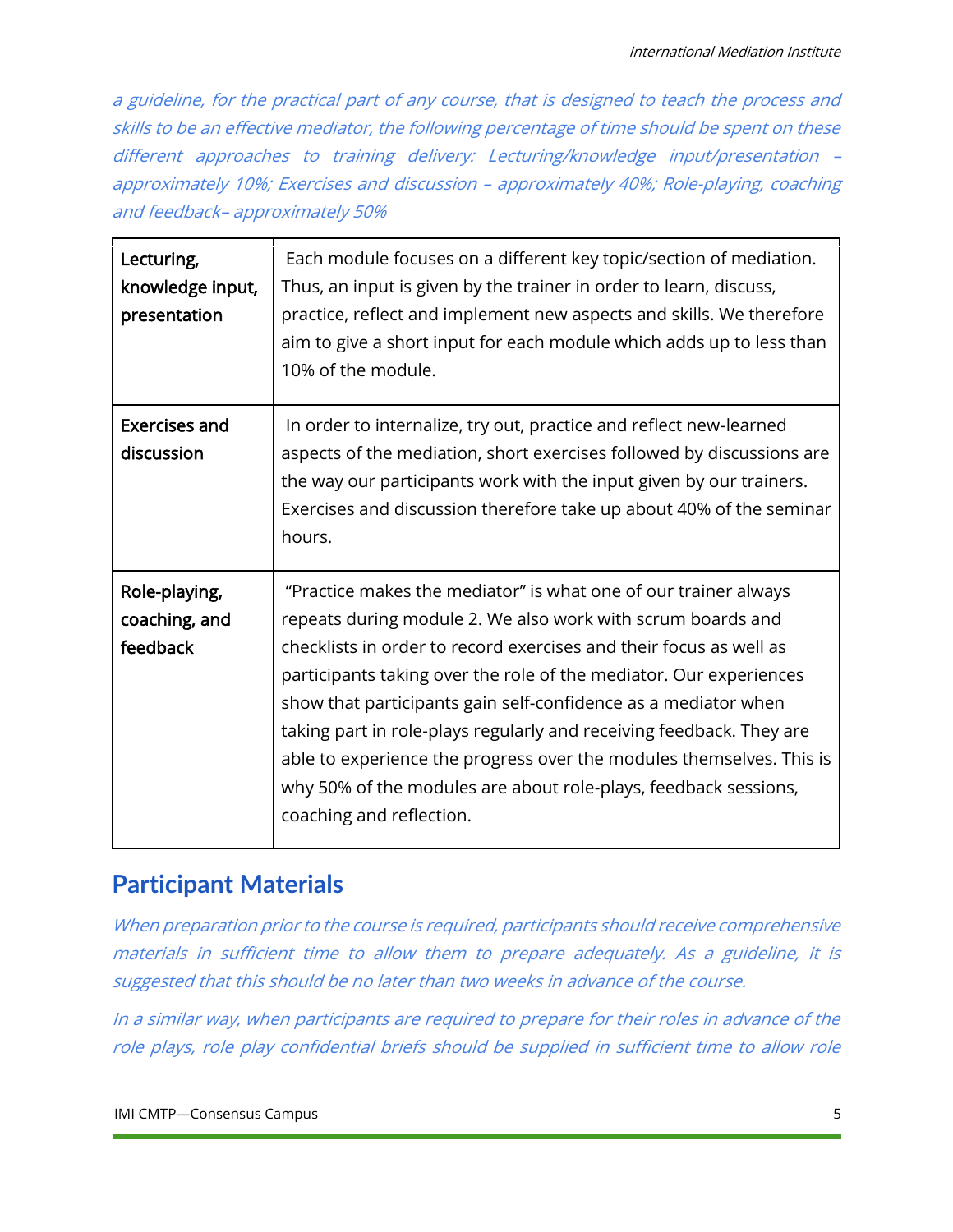players to prepare. As a guideline, it is suggested that this should be no later than one week in advance of the course.

If courses are designed with no pre-course preparation required, this guideline does not apply.

| In what format and how far | The general course material, the script for each module, is |
|----------------------------|-------------------------------------------------------------|
| in advance do participants | handed out at the beginning of each module in order to      |
| receive general course     | provide all relevant information and participants do not    |
| materials and confidential | have to write down what is taught within the module.        |
| role play briefs?          | During the course of the mediation training, participants   |
|                            | are expected to study the course material complementing     |
|                            | the seminar weekends. Each module starts with open          |
|                            | questions of the participants concerning the script and the |
|                            | latest module. Furthermore, we ask participants to fill out |
|                            | self-evaluations between the modules including questions    |
|                            | about how useful, clear and complete they personally        |
|                            | evaluate the script. This way, we can continuously develop  |
|                            | our course material.                                        |
|                            | Role plays are assigned in the modules. Only in exceptional |
|                            | cases (more complicated role plays or online simulations)   |
|                            | participants receive confidential role play briefs 1 week   |
|                            | before the module.                                          |
|                            |                                                             |

#### **Setting up Role Plays**

Role plays are used for participants to practise the wide range of mediation skills in a simulated environment and also for participants to have the benefit of feedback and coaching from an experienced mediator, acting as a coach. Accordingly, role plays should be planned and run to allow the participants the maximum opportunity to learn.

| $\vert$ Each role play in a course has a maximum of six persons for a two party mediation. $\vert$ Yes $\vert$ |                  |  |
|----------------------------------------------------------------------------------------------------------------|------------------|--|
| Mediation time slots within role plays are a minimum of 45 minutes                                             | Yes <sub>l</sub> |  |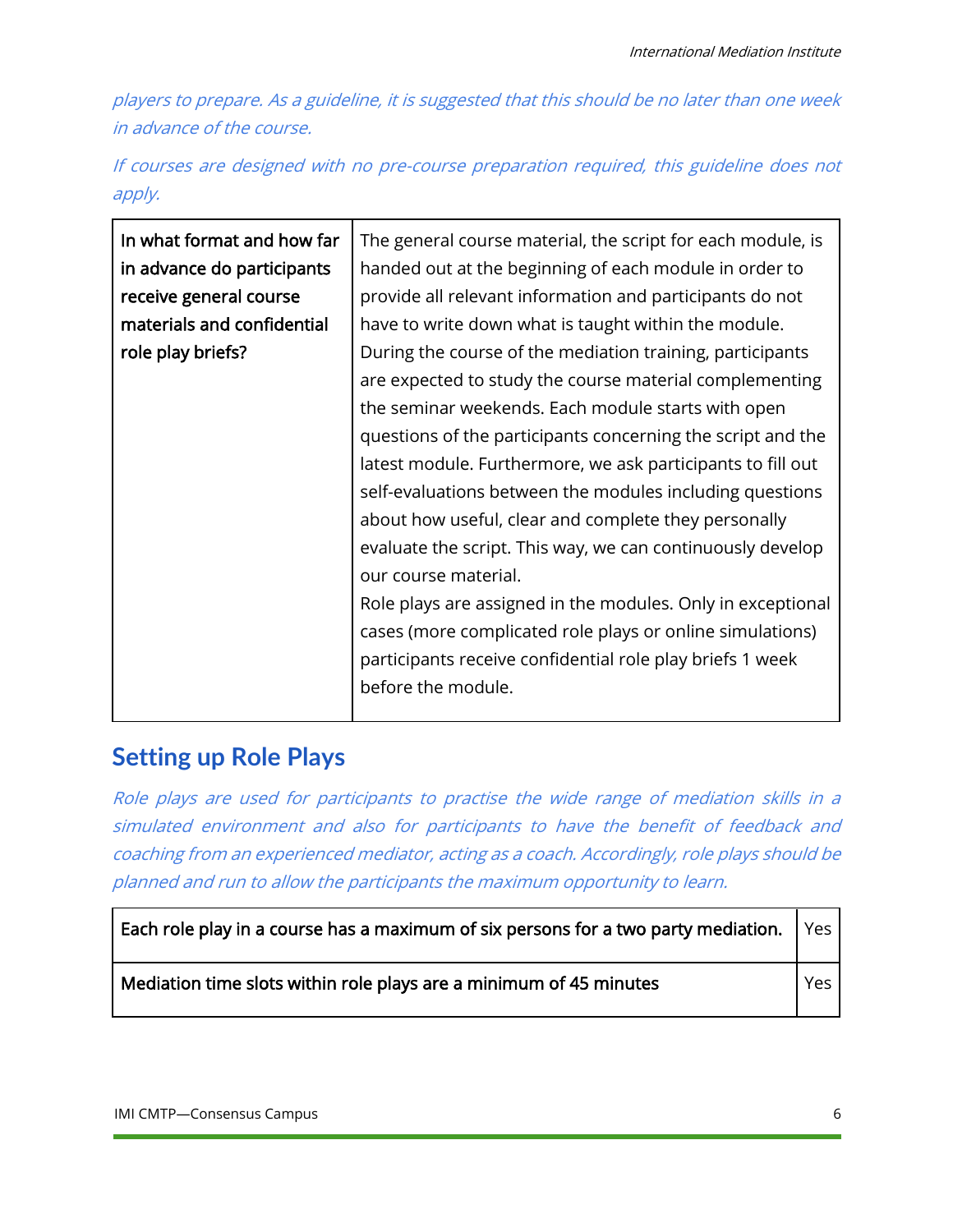| At least 50% of role plays are supervised by an experienced coach/trainer, and a<br>coach is present for at least 50% of the role playing time | Yes        |
|------------------------------------------------------------------------------------------------------------------------------------------------|------------|
| Where role plays are used as assessments, they are supervised by the assessor<br>100% of the role play time                                    | <b>Yes</b> |
| Coaches are rotated among groups and participants                                                                                              | <b>Yes</b> |
| Coaches and trainers who coach a participant are not involved in subsequent<br>assessment of that participants                                 | Yes        |
| Role plays during the course ensure participant work with the widest range of<br>fellow participants as possible                               | Yes        |
| All participants mediate the same number of times in role plays                                                                                | <b>Yes</b> |
| Role plays are varied in subject matter and allow for practice of different stages of<br>the mediation process                                 | Yes        |

#### **Providing Feedback**

Participants learn not only by practising the skills of mediators but also from receiving feedback from experienced mediators acting in the role of coaches throughout the course. Training programmes must provide opportunities for feedback to participants. This feedback should be delivered using a competency framework to ensure consistency of approach to feedback by coaches trained in delivering effective feedback (see coaches' guidelines).

| How is performance                          | During and after our exercises within the modules, trainers |
|---------------------------------------------|-------------------------------------------------------------|
| feedback given to                           | and students give direct feedback. Furthermore, we provide  |
| participants on your                        | feedback forms where trainers and/or participants can give  |
| course?                                     | detailed feedback.                                          |
| Attach course feedback<br>forms or guidance | See Annex - Feedback sheet                                  |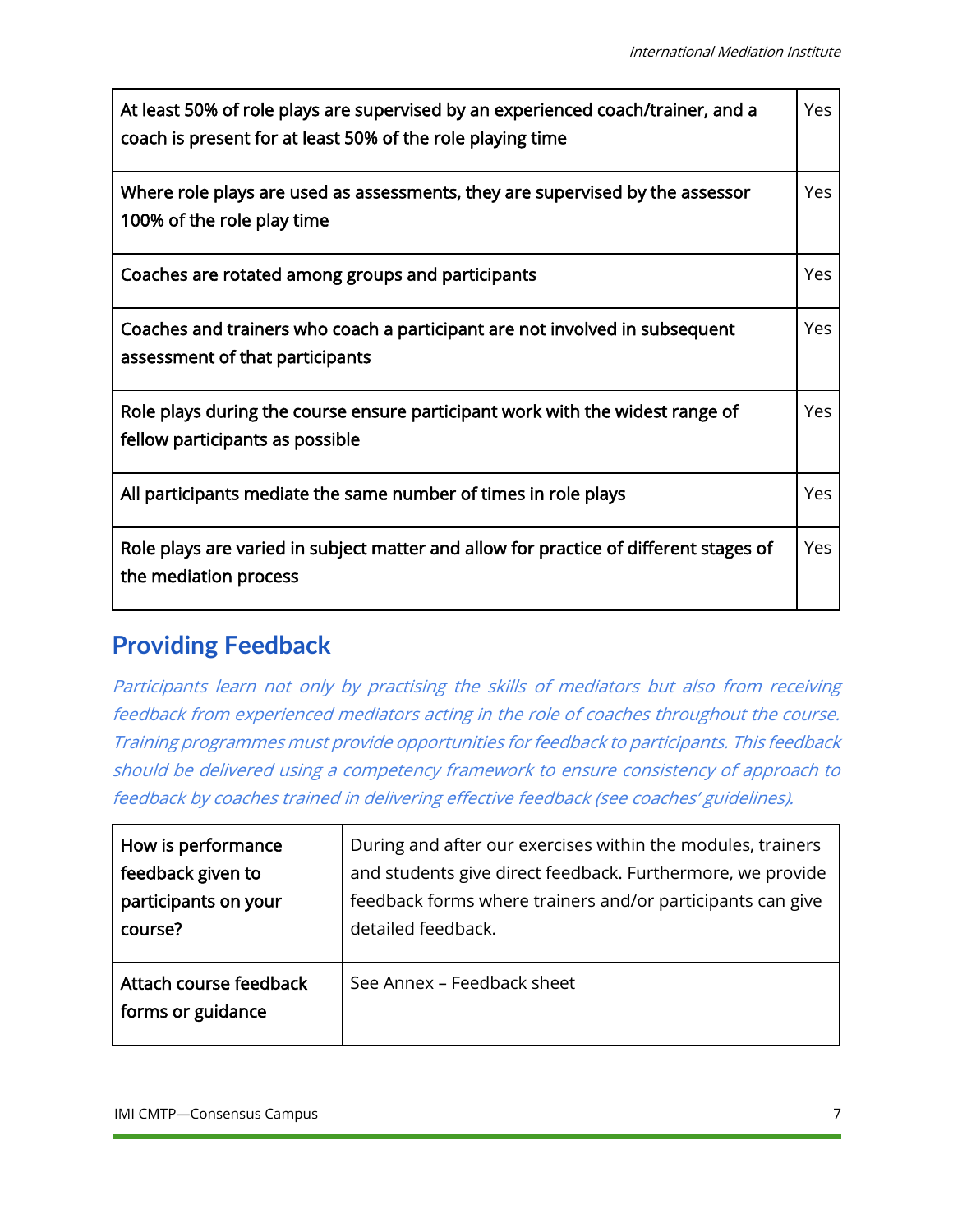### **Performance Assessment and Accreditation**

If a course is designed to assess, certify or accredit a participant as having the necessary skills and knowledge to mediate a dispute competently, then it must contain an actual assessment of the participant's mediator competence, as compared to its own competency framework, developed under these guidelines. In relation to assessment of a mediator's skills, this should be done using a participant's performance during a role play.

| Does your course provide<br>an assessment of a<br>participant's competence as<br>a mediator, and if so, how is<br>this process undertaken? | Our course does provide an assessment: First, our head of<br>mediation training and our trainer of the last module<br>provide a closing colloquium, seen as an exchange<br>between experts where all participants take part<br>contributing with their gained theoretical knowledge.<br>Second, participants will mediate within a role-play in<br>order to show their mediation skills individually and in<br>practice. The assessment is followed by individual<br>feedback and handing over the certificates. If someone<br>has not met all the requirements of a certified mediator<br>yet, she or he receives a certificate of participation.<br>Focus: Role plays. |
|--------------------------------------------------------------------------------------------------------------------------------------------|--------------------------------------------------------------------------------------------------------------------------------------------------------------------------------------------------------------------------------------------------------------------------------------------------------------------------------------------------------------------------------------------------------------------------------------------------------------------------------------------------------------------------------------------------------------------------------------------------------------------------------------------------------------------------|
| Does your course provide<br>an assessment of a                                                                                             | Our course does provide an assessment: First, our head of<br>mediation training and our trainer of the last module                                                                                                                                                                                                                                                                                                                                                                                                                                                                                                                                                       |
| participant's knowledge as a                                                                                                               | provide a closing colloquium, seen as an exchange                                                                                                                                                                                                                                                                                                                                                                                                                                                                                                                                                                                                                        |
| mediator, and if so, how?                                                                                                                  | between experts where all participants take part<br>contributing with their gained theoretical knowledge.<br>Second, participants will mediate within a role-play in<br>order to show their mediation skills individually and in<br>practice. The assessment is followed by individual<br>feedback and handing over the certificates. If someone<br>has not met all the requirements of a certified mediator<br>yet, she or he receives a certificate of participation.<br>Focus: Closing colloquium.                                                                                                                                                                    |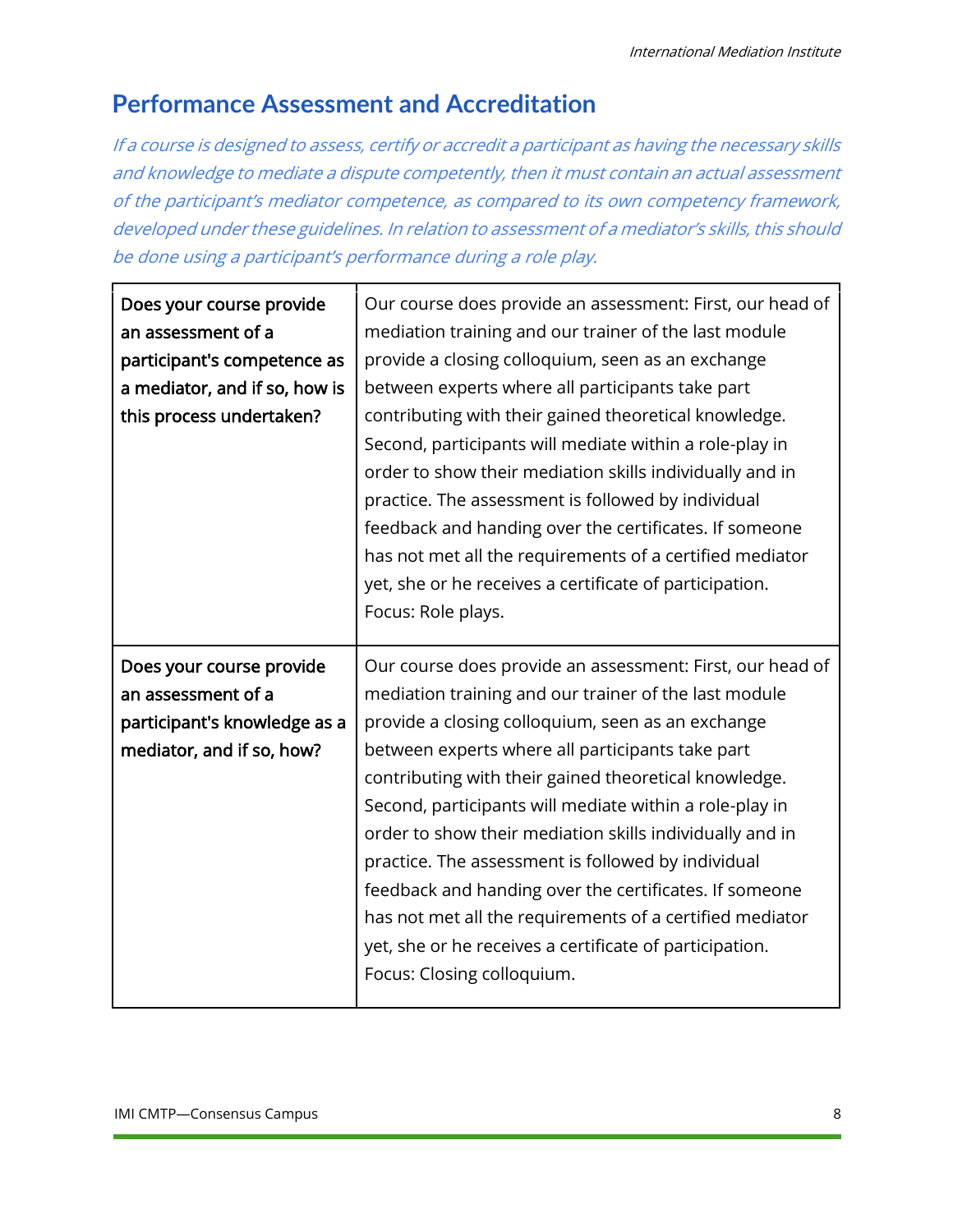| Process of appointing<br>assessors on a course                                          | There are various factors which are key in order to<br>appoint our assessors: their experience as a mediator,<br>their experience in teaching/didactics, neutrality, good<br>feedback skills and intercultural knowledge to give<br>appropriate feedback. Due to our interdisciplinary team<br>we have a various network of colleagues we already know<br>from working together. After a positive evaluation of the<br>above-mentioned factors we decide, who will be joining<br>the CONSENSUS Campus team. |
|-----------------------------------------------------------------------------------------|-------------------------------------------------------------------------------------------------------------------------------------------------------------------------------------------------------------------------------------------------------------------------------------------------------------------------------------------------------------------------------------------------------------------------------------------------------------------------------------------------------------|
| <b>Clarification of passing</b><br>criteria. How a student<br>passes or fails this CMTP | Our trainers discuss the performance of each participant<br>regularly. Furthermore, at the end of the training, a final<br>discussion about certain fields of mediation takes place. In<br>addition, each participant will mediate a case. Finally, the<br>trainers and our head of mediation training will give<br>detailed feedback considering all five modules and the<br>finals tasks. Consequently, each participant receives an<br>individual certificate.                                           |
| Next steps taken, should a<br>student fail.                                             | If a student should not meet our expectations, yet, we will<br>provide and discuss options of further training and<br>supervision.                                                                                                                                                                                                                                                                                                                                                                          |

### **Facilitation of further development as a mediator**

While it is accepted that training providers cannot offer actual mediations for all participants, they have an obligation, as far as possible, to facilitate participants' further development as a mediator.

| Indicate what your              | We offer a wide range of trainings, workshops, seminars  |
|---------------------------------|----------------------------------------------------------|
| organisation does to facilitate | and courses (Coaching training, NLP, conflict controller |
| participants' development as    | training). Participants can book advanced courses to     |
| mediators                       | specialise on business mediation or family mediation.    |
|                                 |                                                          |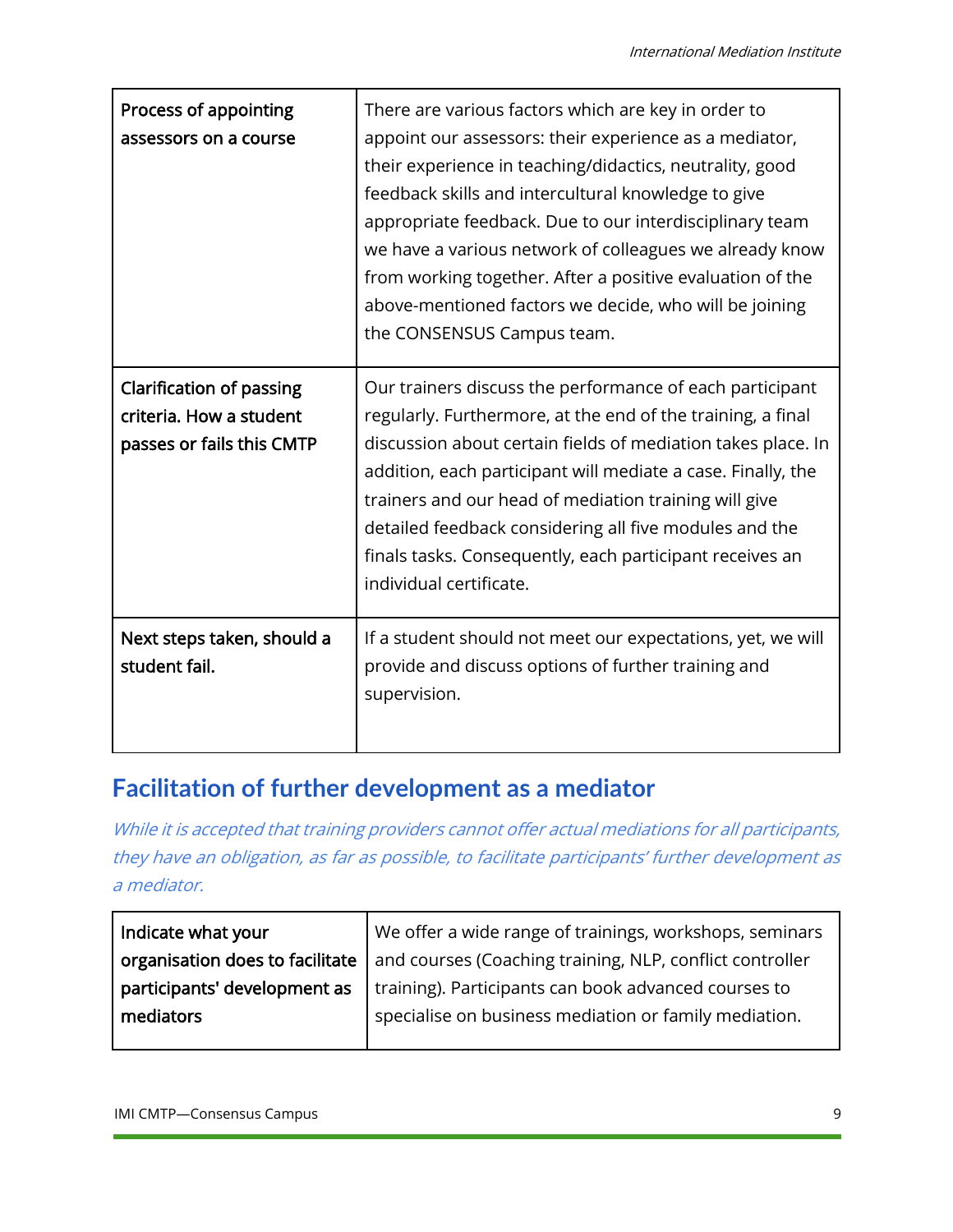# **Complaints and Appeals Policy**

All courses should have a clearly set out written complaints policy for participants who are dissatisfied with the quality of the course.

In addition, for those courses that have an assessment element, there should be a clearly set out appeal or review process for participants who are not satisfied with the outcome of their assessment.

| Attach complaints and appeals | See Annexes - Trainer feedback, complaints |
|-------------------------------|--------------------------------------------|
| policy                        | policy                                     |

## **Conflicts of Interest**

| Please outline what steps you take to     | Team meetings, joint supervision rounds and      |
|-------------------------------------------|--------------------------------------------------|
| avoid any potential conflicts of interest | the possibility to approach colleagues who are   |
| between trainer/coaches/assessors and     | not part of the trainer team and thus, not       |
| participants on your course.              | involved in the mediation training are           |
|                                           | consistently provided and held in order to       |
|                                           | establish a culture of openness, exchange,       |
|                                           | evaluation and transparency. Before the          |
|                                           | beginning of the course we ask our lecturers if  |
|                                           | they know any of the participants. If so, they   |
|                                           | are not allowed to take the final exam in order  |
|                                           | to ensure neutrality. In addition, our contracts |
|                                           | include that there must be no bilateral          |
|                                           | agreements between participants and              |
|                                           | lecturers. Mediations, which for example result  |
|                                           | from the training, must be conducted through     |
|                                           | CONSENSUS, so that transparency is               |
|                                           | maintained.                                      |
|                                           | A so called "scientology agreement" is part of   |
|                                           | our contracts as a mere formality as in          |
|                                           | Germany, authorities and ministries ask for      |
|                                           | such information before a contract is            |
|                                           |                                                  |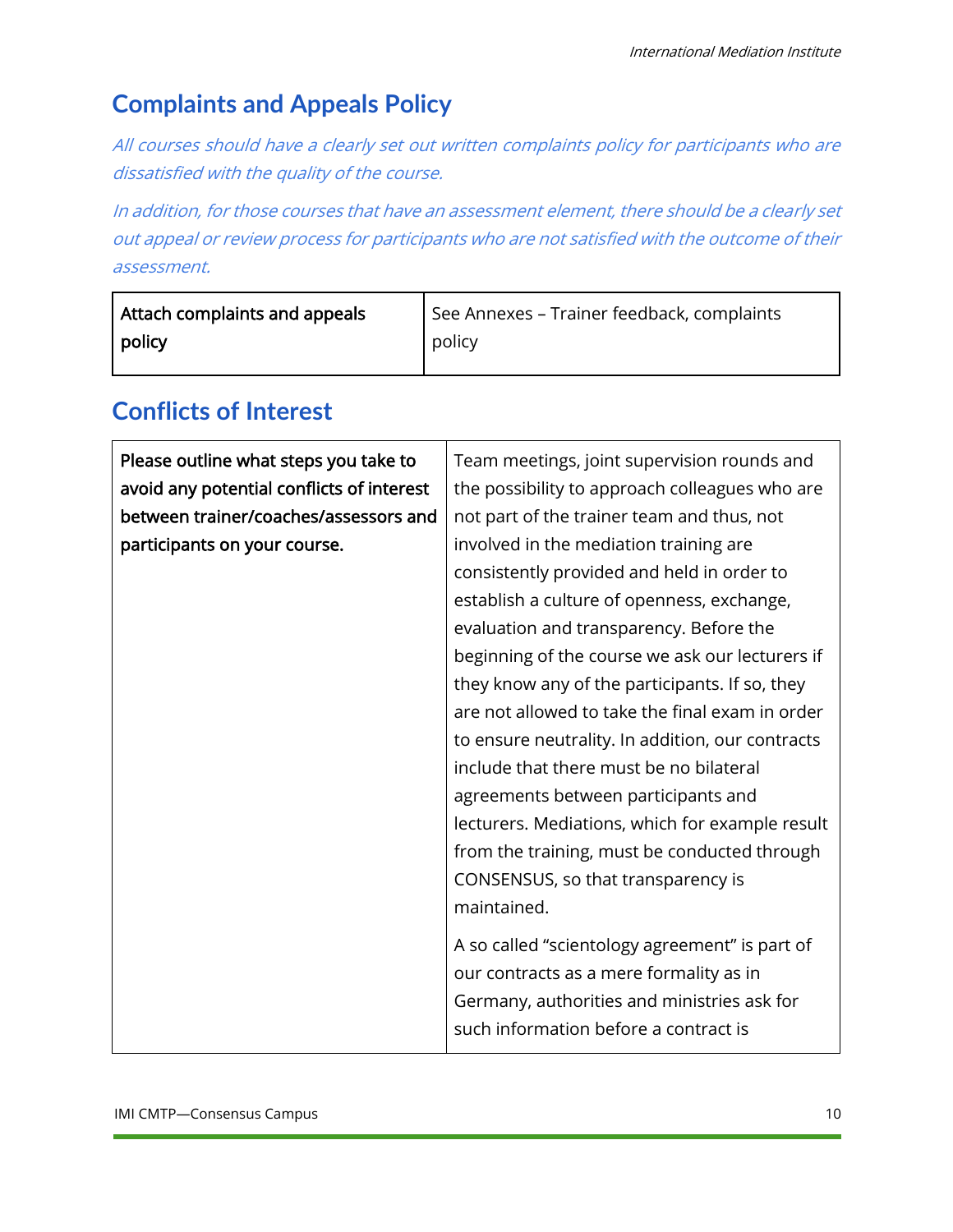| awarded. It is a declaration not to have       |
|------------------------------------------------|
| connections to Scientology to make sure that   |
| our assessors do not represent any Scientology |
| related positions in order to avoid            |
| manipulation and conflicting interests.        |
|                                                |

# **Trainers, Coaches, and Assessors**

| Anyone seeking to act as a TCA has<br>successfully participated in a mediation<br>training course which meets the<br>requirements set out above.                                                                                                                                                                                                                                     | Yes |
|--------------------------------------------------------------------------------------------------------------------------------------------------------------------------------------------------------------------------------------------------------------------------------------------------------------------------------------------------------------------------------------|-----|
| Where mediator registration is required in a<br>jurisdiction, trainers, coaches and assessors<br>are registered as mediators.                                                                                                                                                                                                                                                        | Yes |
| TCAs have conducted at least two actual<br>mediations of at least four hours' duration in<br>each of the preceding three years before<br>being appointed. Once appointed, they<br>conduct two actual mediations of at least<br>four-hours duration per year AND are able to<br>show that they have maintained continuous<br>professional development (CPD) of six hours<br>per year. | Yes |
| Trainers attend 'train the trainer' training of at<br>least 18 hours, broadly covering topics set out<br>in the IMI guidance notes                                                                                                                                                                                                                                                   | Yes |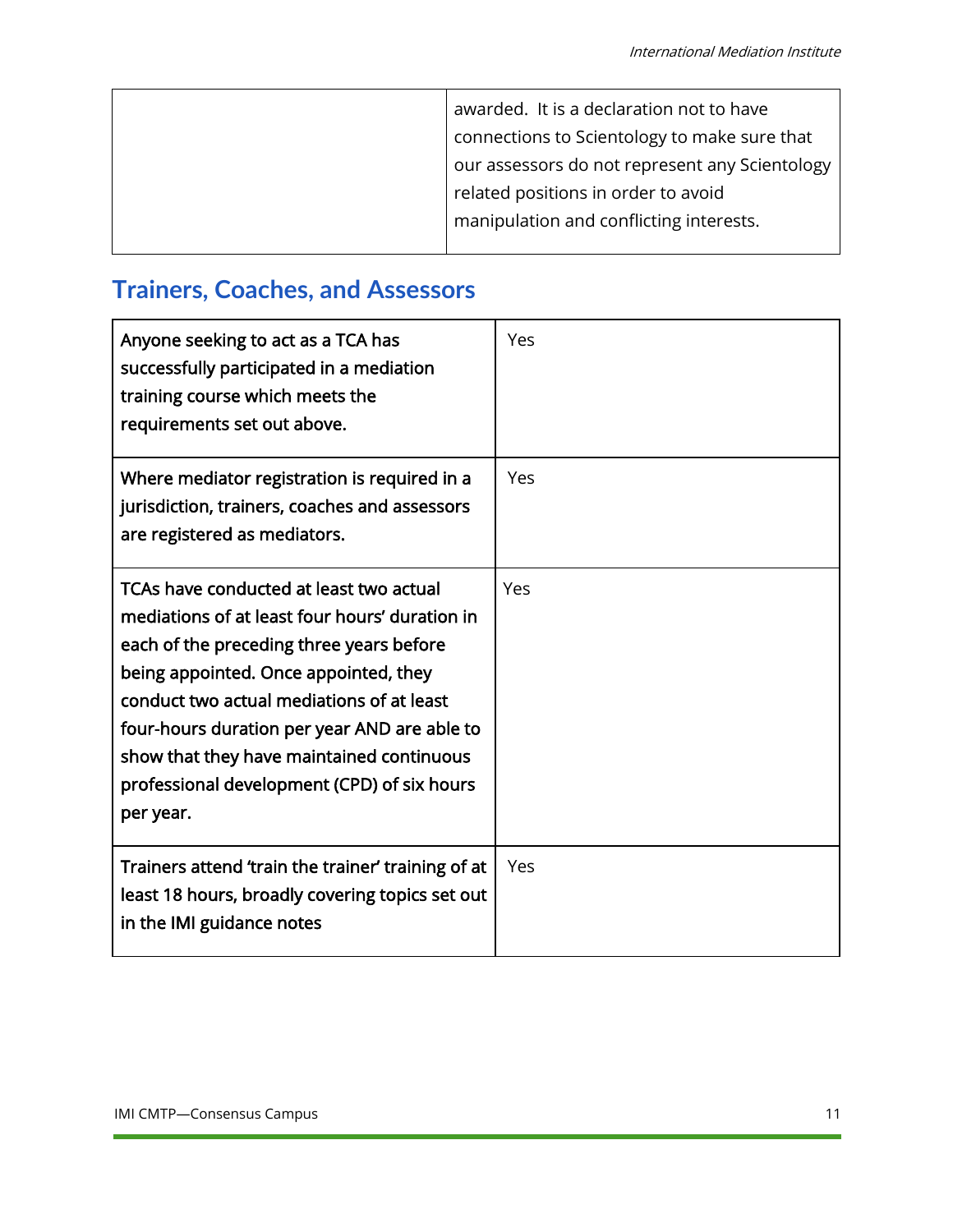| Coaches and assessors undertake a course<br>broadly covering topics set out in the IMI<br>guidance notes       | Yes                                                                                                                                                                                                                                  |
|----------------------------------------------------------------------------------------------------------------|--------------------------------------------------------------------------------------------------------------------------------------------------------------------------------------------------------------------------------------|
| Trainers deliver at least one basic mediator<br>skills training course or refresher course<br>every two years  | Yes                                                                                                                                                                                                                                  |
| Coaches and assessors coach and/or assess<br>at least four role play sessions over the<br>course of two years. | Yes                                                                                                                                                                                                                                  |
| On-going feedback is sought from course<br>participants, and given to those delivering the<br>course.          | Yes                                                                                                                                                                                                                                  |
| New TCAs are to be observed and given<br>performance feedback by senior colleagues                             | We provide further training, online<br>meetings and intercollegial training. We<br>regularly schedule team meetings and<br>internal training seminars or webinars.<br>Regularly, we work in teams in order to<br>give feedback, too. |